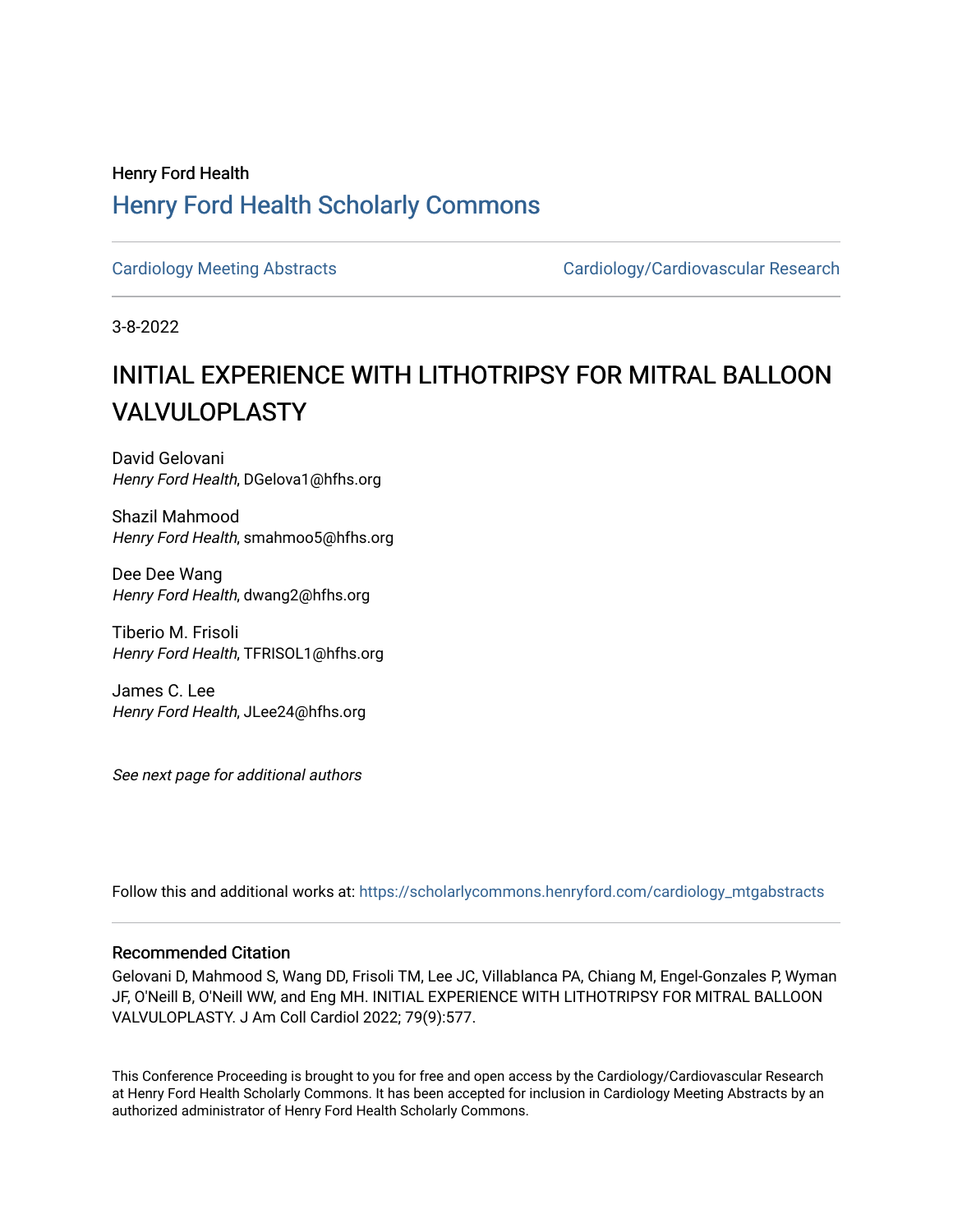#### Authors

David Gelovani, Shazil Mahmood, Dee Dee Wang, Tiberio M. Frisoli, James C. Lee, Pedro A. Villablanca, Michael Chiang, Pedro Engel Gonzalez, Janet F. Wyman, Brian P. O'Neill, William W. O'Neill, and Marvin H. Eng